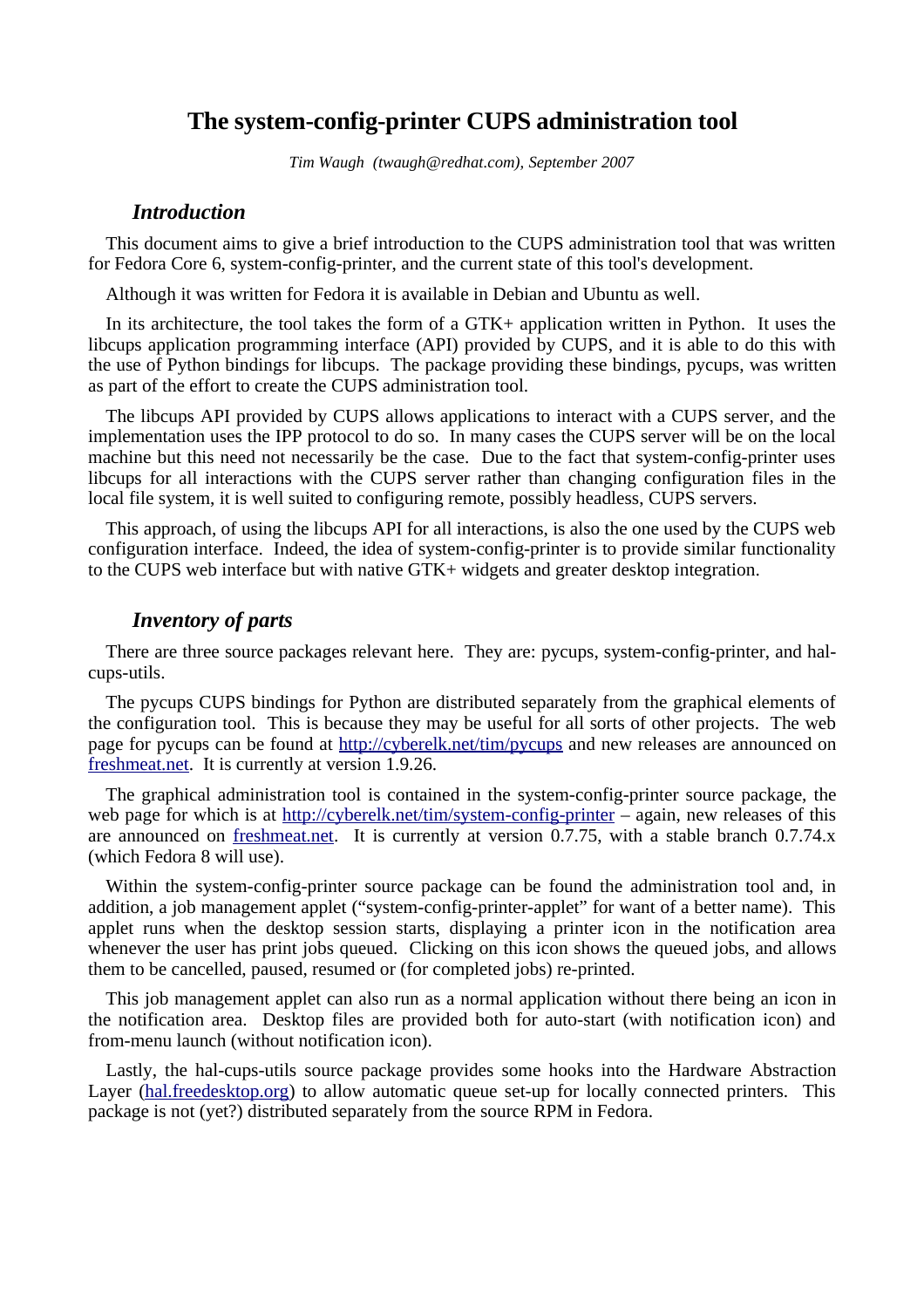#### *The pycups CUPS bindings for Python*

Originally the purpose of writing CUPS bindings for Python was in order to implement systemconfig-printer in Python. Although the configuration tool project was a complete re-design of an existing tool, Python is a very good language for rapid prototyping and it also allowed some small useful sections of the previous tool (such as the SMB printer browsing) to be re-used. The Python bindings have since proved useful as a diagnostic tool – when a user describes a bug it is simple to ask them to run a command line like "python -c 'import cups; ...'" and get them report back the results in order to pin-point the problem.

The idea behind pycups was to get system-config-printer up and running. It was intended to be a fairly thin layer of bindings to the libcups API. In practice there are some convenience functions included so as to keep the configuration tool's code a little simpler, so as a result there is not a oneto-one correlation between the libcups API and that of pycups. The Python doc-strings in pycups are now in epydoc-format, and so "make doc" creates HTML documentation of the API.

Here, then, is an example of pycups being used from an interactive Python session:

```
>>> import cups
>>> cups.setUser('root')
>>> cups.setServer('localhost')
>>> c=cups.Connection()
```
Now c represents a CUPS server connection. It is a Python object with methods. Here is how we can get a list of the printers on that server (long lines have been truncated to fit on this page):

```
>>> from pprint import pprint
>>> pprint(c.getPrinters())
{'psc': {'device-uri': 'hp:/usb/PSC_2200_Series?serial=MY2XXXXXCR0G',
           'printer-info': 'HP PSC 2210',
          'printer-is-shared': True,
           'printer-location': "On Sue's right",
           'printer-make-and-model': 'HP PSC 2210 Foomatic/hpijs (recommended)',
          'printer-state': 3,
          'printer-state-message': '',
          'printer-state-reasons': ['none'],
          'printer-type': 36892,
          'printer-uri-supported': 'ipp://localhost:631/printers/psc'},
  'stylus': {'device-uri': 'usb://EPSON/Stylus%20D78',
              'printer-info': 'Epson Stylus D78',
             'printer-is-shared': True,
             'printer-location': 'Between the monitors',
             'printer-make-and-model': 'Epson Stylus D68 Foomatic/gutenprint-ijs-simp…',
              'printer-state': 3,
             'printer-state-message': '',
             'printer-state-reasons': ['none'],
             'printer-type': 167948,
              'printer-uri-supported': 'ipp://localhost:631/printers/stylus'}}
```
We can also get a list of the IPP attributes for a particular printer (this is trimmed quite heavily for size):

```
>>> pprint(c.getPrinterAttributes('stylus'))
{'charset-configured': 'utf-8',
 'charset-supported': ['us-ascii', 'utf-8'],
  'color-supported': True,
  'compression-supported': ['none', 'gzip'],
  'copies-default': 1,
  'copies-supported': (1, 100),
  'device-uri': 'usb://EPSON/Stylus%20D78',
  'document-format-default': 'application/octet-stream',
…
 'job-hold-until-default': 'no-hold',
 'job-hold-until-supported': ['no-hold',
 'indefinite',
                               'day-time',
                               'evening',
                               'night',
```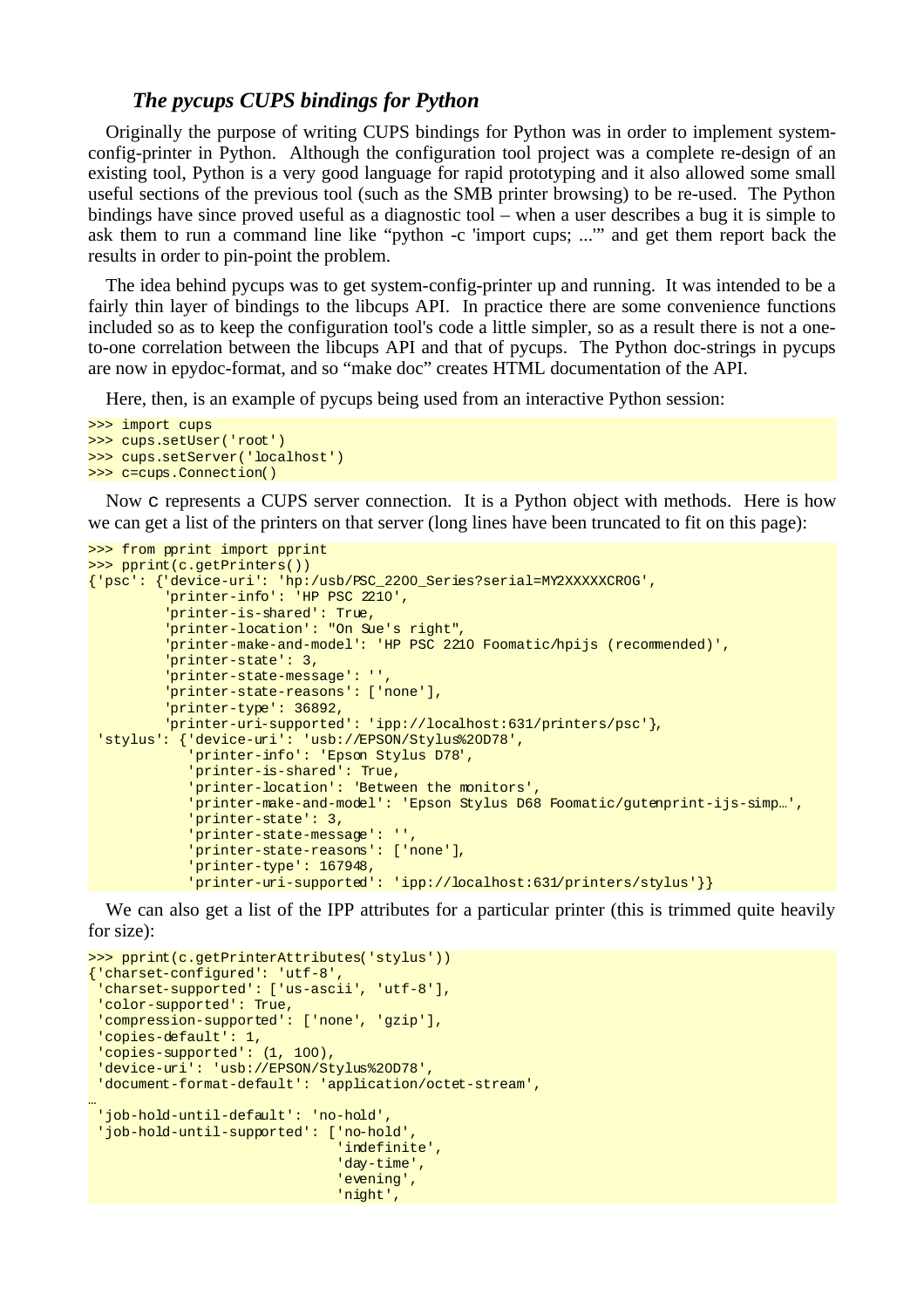```
 'second-shift',
                                'third-shift',
                                'weekend'],
…
 'job-sheets-default': ('none', 'none'),
 'job-sheets-supported': ['none',
 'classified',
                           'confidential',
                           'mls',
                           'secret',
                           'selinux
                            'standard',
                            'te',
                           'topsecret',
                           'unclassified'],
…
 'number-up-default': 1,
  'number-up-supported': [1, 2, 4, 6, 9, 16],
…
 'printer-error-policy': 'stop-printer',
  'printer-error-policy-supported': ['abort-job', 'retry-job', 'stop-printer'],
…
 'printer-is-accepting-jobs': True,
  'printer-op-policy': 'default',
 'printer-op-policy-supported': ['default'],
…
 'uri-authentication-supported': ['requesting-user-name'],
  'uri-security-supported': ['none']}
```
Using pycups we can set default options, add queues, manipulate classes, adjust the CUPS server settings (as with the cupsctl command: another libcups application), print test pages – anything that the CUPS web interface can do, more or less.

Another part of the libcups API provides support for handling PPD files. Here is a demonstration of that part of the API being used by pycups:

```
>>> print c.getPPD('psc')
/tmp/46e68bbfce80a
\gg ppd = cups.PPD('/tmp/46e68bbfce80a')
>>> pprint(dir(ppd))
['_class_',
  …
   str^{-1} 'attributes',
  'conflicts',
  'constraints',
  'findAttr',
  'findNextAttr',
  'findOption',
  'localize',
  'markDefaults',
  'markOption',
  'nondefaultsMarked',
  'optionGroups',
  'writeFd']
>>> for g in ppd.optionGroups:
... print g.name
... for o in g.options:
... print " ", o.keyword, ":", o.text
... 
General
   PageSize : Page Size
   PageRegion : PageRegion
   PrintoutMode : Printout Mode
   InputSlot : Media Source
   Duplex : Double-Sided Printing
PrintoutMode
 Quality : Resolution, Quality, Ink Type, Media Type
```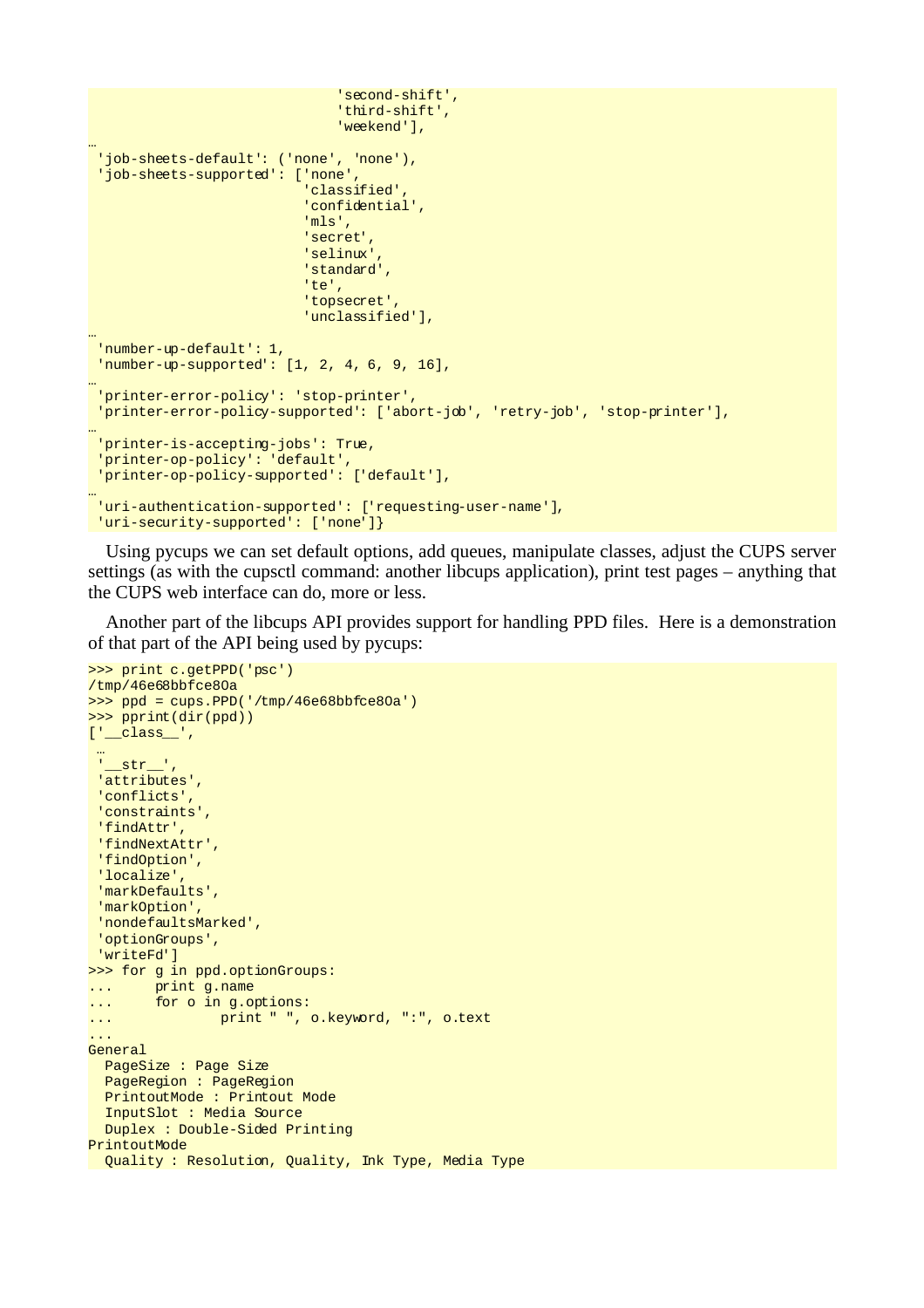#### *The CUPS administration tool*

The best case scenario for a user plugging in a USB printer is that the computer configures it automatically, and there is nothing further to do. In some cases it is possible for us to do that. When the printer is connected, HAL spots the new device and calls into a program in the hal-cupspackage called hal\_lpadmin.

This program shares some of the system-config-printer code, notably the class for indexing PPD files available in CUPS and matching devices to drivers, and does its best to configure a queue for the printer. The matching is performed using IEEE 1284 Device ID strings: first an exact make and model match is sought, then a fuzzy match, and finally the printer command languages are examined in order to try a generic driver. It will always configure a queue, but in the worst case it will be a text-only queue.

Once the queue is configured, hal\_lpadmin makes a D-Bus call on the system bus to announce the new queue's name, and to indicate how good a match the driver is.

If a user is logged in at the console, the job management applet is waiting for just such a message. When it receives it, a notification bubble is displayed on the screen showing the name of the new queue and offering a chance to perform further configuration if desired.



Clicking on the "Configure..." button launches system-config-printer, with the relevant printer already selected.

| s                               | <b>Printer configuration - localhost</b>                          | $\blacksquare$<br>e.                |
|---------------------------------|-------------------------------------------------------------------|-------------------------------------|
| Eile<br>Edit<br>$He$ lp         |                                                                   |                                     |
| New Printer New Class           | â<br>晶<br>ð<br>$\leq$<br>Refresh<br>Delete<br>Copy<br>Goto Server |                                     |
| Server Settings                 | Settings Policies Access Control Printer Options Job Options      |                                     |
| $\triangledown$ Local Printers  | Settings                                                          |                                     |
| DESKJET 990C                    | Description:<br>HEWLETT-PACKARD DESKIET 990C                      |                                     |
| $\nabla$ Remote Printers<br>psc | Location:                                                         |                                     |
| stylus                          | usb://HP/DESKJET%20990C?serial=US05N1J00XLG<br>Device URI:        | Change                              |
|                                 | Make and Model: HP DeskJet 990C Foomatic/hpijs (recommended)      | Change                              |
|                                 | Printer State:<br>Idle                                            |                                     |
|                                 | Default Printer:<br>stylus                                        | Make Default                        |
|                                 | <b>Tests and Maintenance</b>                                      |                                     |
|                                 | Print Self-Test Page<br>Clean Print Heads<br>Print Test Page      |                                     |
|                                 |                                                                   |                                     |
|                                 |                                                                   |                                     |
|                                 |                                                                   |                                     |
|                                 |                                                                   | <b>Revert</b><br>$\mathbb{Z}$ Apply |
| Connected to localhost          |                                                                   |                                     |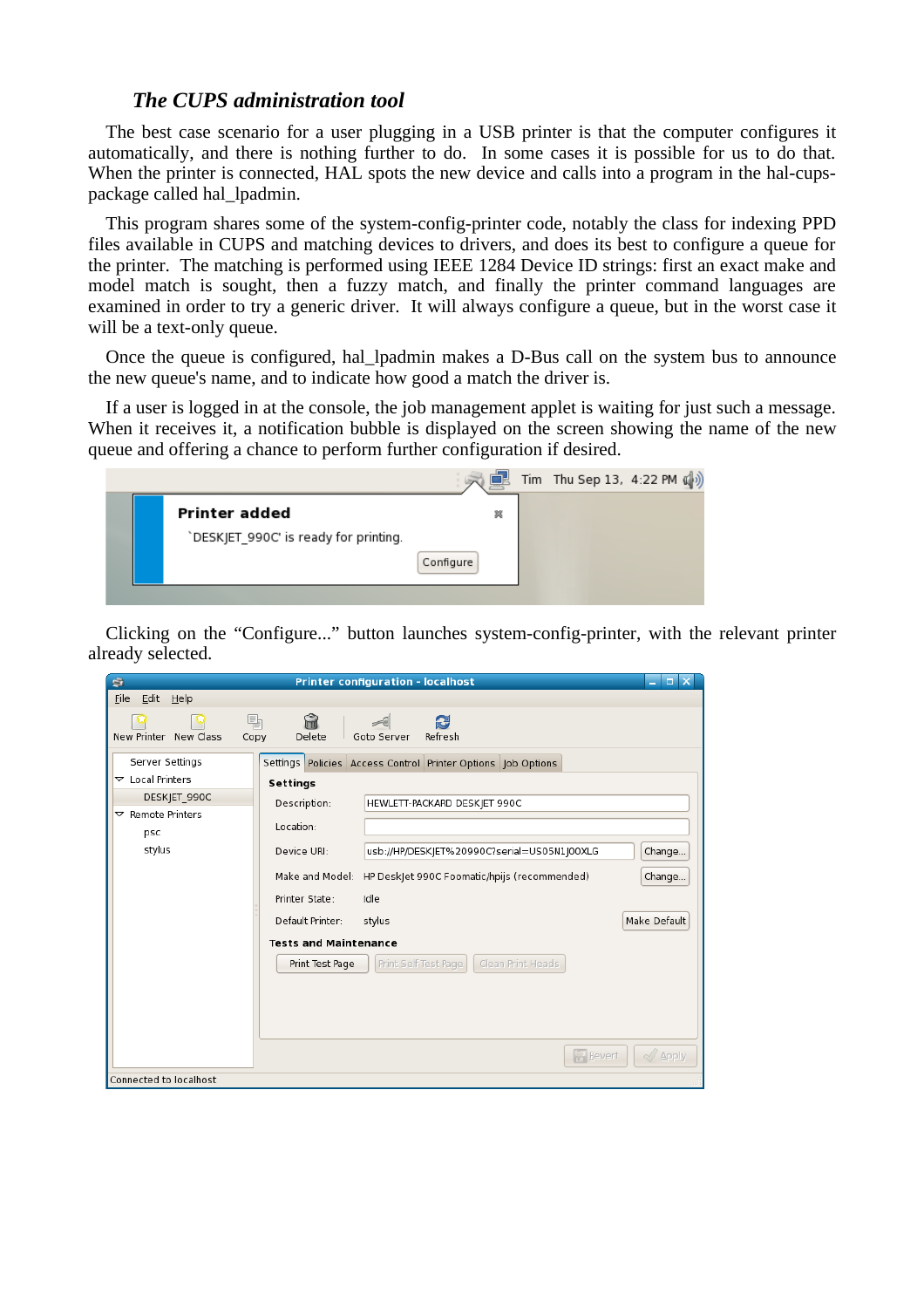The tabs at the top of the pane show the different properties of the queue that can be modified, including whether it is shared, who may print to it, the PPD options, and default job options.

| <b>Printer configuration - localhost</b><br>$=$ $\blacksquare$ $\times$<br>s |                                                                   |                  |  |  |
|------------------------------------------------------------------------------|-------------------------------------------------------------------|------------------|--|--|
| Eile<br>Edit Help                                                            |                                                                   |                  |  |  |
| New Printer New Class                                                        | 晶<br>₩<br>ð<br>$\leq$<br>Delete<br>Refresh<br>Goto Server<br>Copy |                  |  |  |
| Server Settings                                                              | Settings Policies Access Control Printer Options Job Options      |                  |  |  |
| $\triangleright$ Local Printers                                              | State                                                             |                  |  |  |
| DESKJET_990C                                                                 | $\nabla$ Enabled<br>Not published                                 |                  |  |  |
| $\triangledown$ Remote Printers                                              | $\sqrt{ }$ Accepting jobs<br>See server settings                  |                  |  |  |
| psc                                                                          | $\sqrt{ }$ Shared                                                 |                  |  |  |
| stylus                                                                       | <b>Policies</b>                                                   |                  |  |  |
|                                                                              | stop-printer $\vee$<br>Error Policy:                              |                  |  |  |
|                                                                              | <b>Operation Policy:</b><br>default<br>$\checkmark$               |                  |  |  |
|                                                                              | <b>Banner</b>                                                     |                  |  |  |
|                                                                              | Starting Banner:<br>$\checkmark$<br>none                          |                  |  |  |
|                                                                              | Ending Banner:<br>$\checkmark$<br>none                            |                  |  |  |
|                                                                              |                                                                   |                  |  |  |
|                                                                              |                                                                   |                  |  |  |
|                                                                              | <b>P</b> Revert                                                   | $\sqrt{2}$ Apply |  |  |
| Connected to localhost                                                       |                                                                   |                  |  |  |

| s                                               | <b>Printer configuration - localhost</b><br>$\Box$ $\times$<br>-            |               |
|-------------------------------------------------|-----------------------------------------------------------------------------|---------------|
| Edit Help<br><b>File</b>                        |                                                                             |               |
| New Printer New Class                           | 晶<br>ĥ<br>æ<br>Delete<br>Copy<br>Goto Server<br>Refresh                     |               |
| Server Settings                                 | Settings Policies Access Control Printer Options   Job Options              |               |
| $\triangledown$ Local Printers                  | General                                                                     |               |
| DESKJET 990C<br>$\triangledown$ Remote Printers | Page Size:<br>A4<br>$\checkmark$                                            |               |
| psc                                             | Printout Mode:<br>Normal (auto-detect paper type)<br>$\check{~}$            |               |
| stylus                                          | Printer default<br>Media Source:<br>$\check{~}$                             |               |
|                                                 | Double-Sided Printing:<br>Off<br>$\checkmark$                               |               |
|                                                 | <b>Printout Mode</b>                                                        |               |
|                                                 | Controlled by 'Printout Mode'<br>Resolution, Quality, Ink Type, Media Type: |               |
|                                                 | $111\,$<br><b>Revert</b><br>$\mathcal{Q}$ Apply                             | $\rightarrow$ |
| Connected to localhost                          |                                                                             |               |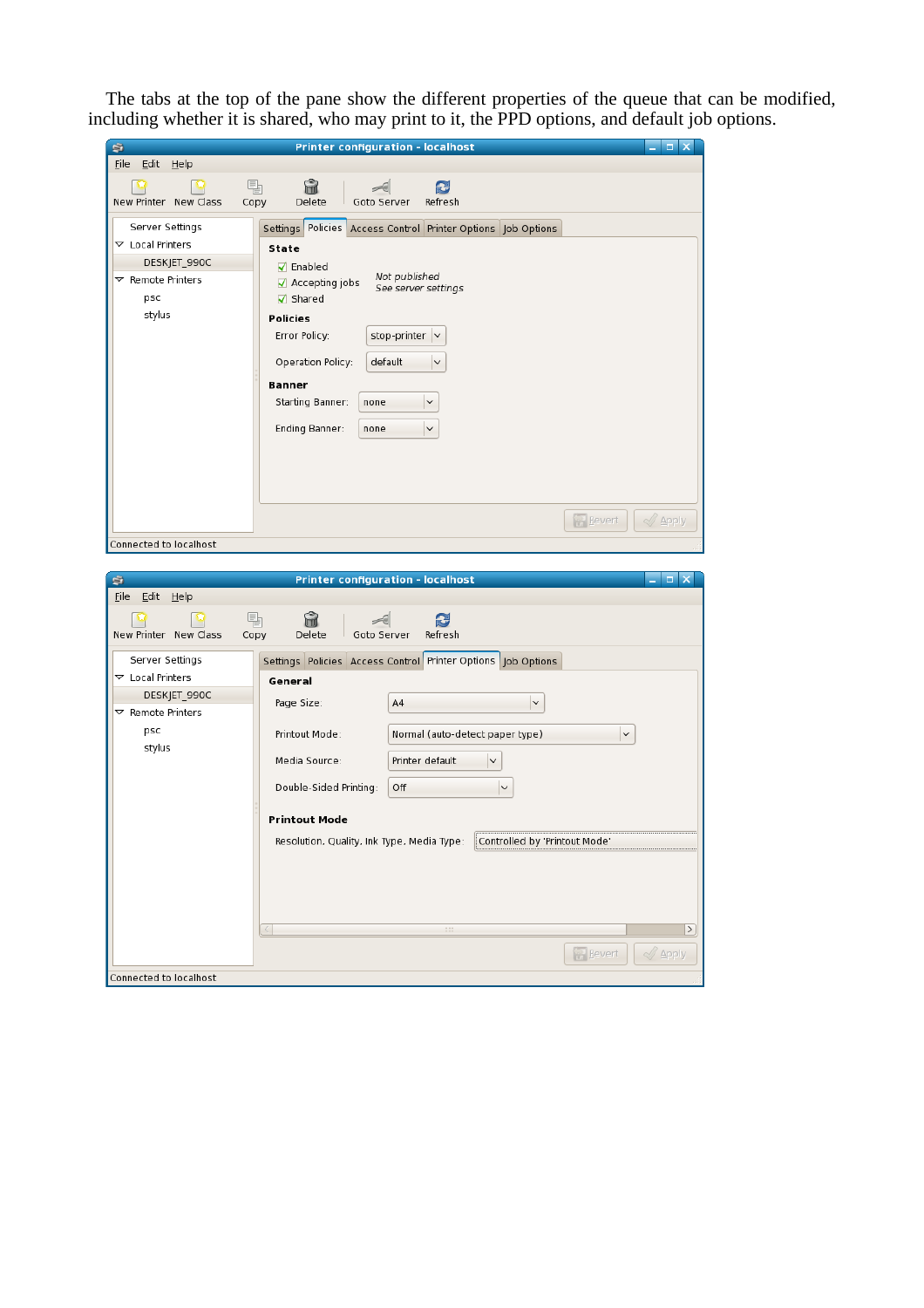| <b>Printer configuration - localhost</b><br>ы<br>s<br>$\boldsymbol{\times}$<br>-                                      |                                                                                                                                                                                                                                                                                                                                                                                                                                                                                                                                                                                                                                                       |  |  |  |  |
|-----------------------------------------------------------------------------------------------------------------------|-------------------------------------------------------------------------------------------------------------------------------------------------------------------------------------------------------------------------------------------------------------------------------------------------------------------------------------------------------------------------------------------------------------------------------------------------------------------------------------------------------------------------------------------------------------------------------------------------------------------------------------------------------|--|--|--|--|
| Eile<br>Edit Help                                                                                                     |                                                                                                                                                                                                                                                                                                                                                                                                                                                                                                                                                                                                                                                       |  |  |  |  |
| 晶<br>New Printer New Class<br>Copy                                                                                    | ĥì<br>Delete<br>Goto Server<br>Refresh                                                                                                                                                                                                                                                                                                                                                                                                                                                                                                                                                                                                                |  |  |  |  |
| Server Settings<br>$\triangledown$ Local Printers<br>DESKJET 990C<br>$\triangledown$ Remote Printers<br>psc<br>stylus | Settings Policies Access Control Printer Options Job Options<br>Specify the default job options for this printer. Jobs arriving at this print server will have<br>these options added if they are not already set by the application.<br><b>Common Options</b><br>$\hat{\cdot}$<br>Copies:<br>1<br>Reset<br>Orientation:<br>Portrait (no rotation)<br>$\checkmark$<br>Reset<br>$\Box$ Scale to fit<br>Reset<br>Pages per side: 1<br>$\check{~}$<br>Reset<br>$\triangleright$ More<br>Image Options<br>$\Box$ Mirror<br>Reset<br>$\hat{\cdot}$<br>Scaling: 100<br>%<br>Reset<br>$\triangleright$ More<br><b>Revert</b><br>$\mathbb{Z}/\mathbb{A}$ pply |  |  |  |  |
| Connected to localhost                                                                                                |                                                                                                                                                                                                                                                                                                                                                                                                                                                                                                                                                                                                                                                       |  |  |  |  |

The server settings can be adjusted by selecting "Server Settings" in the list.

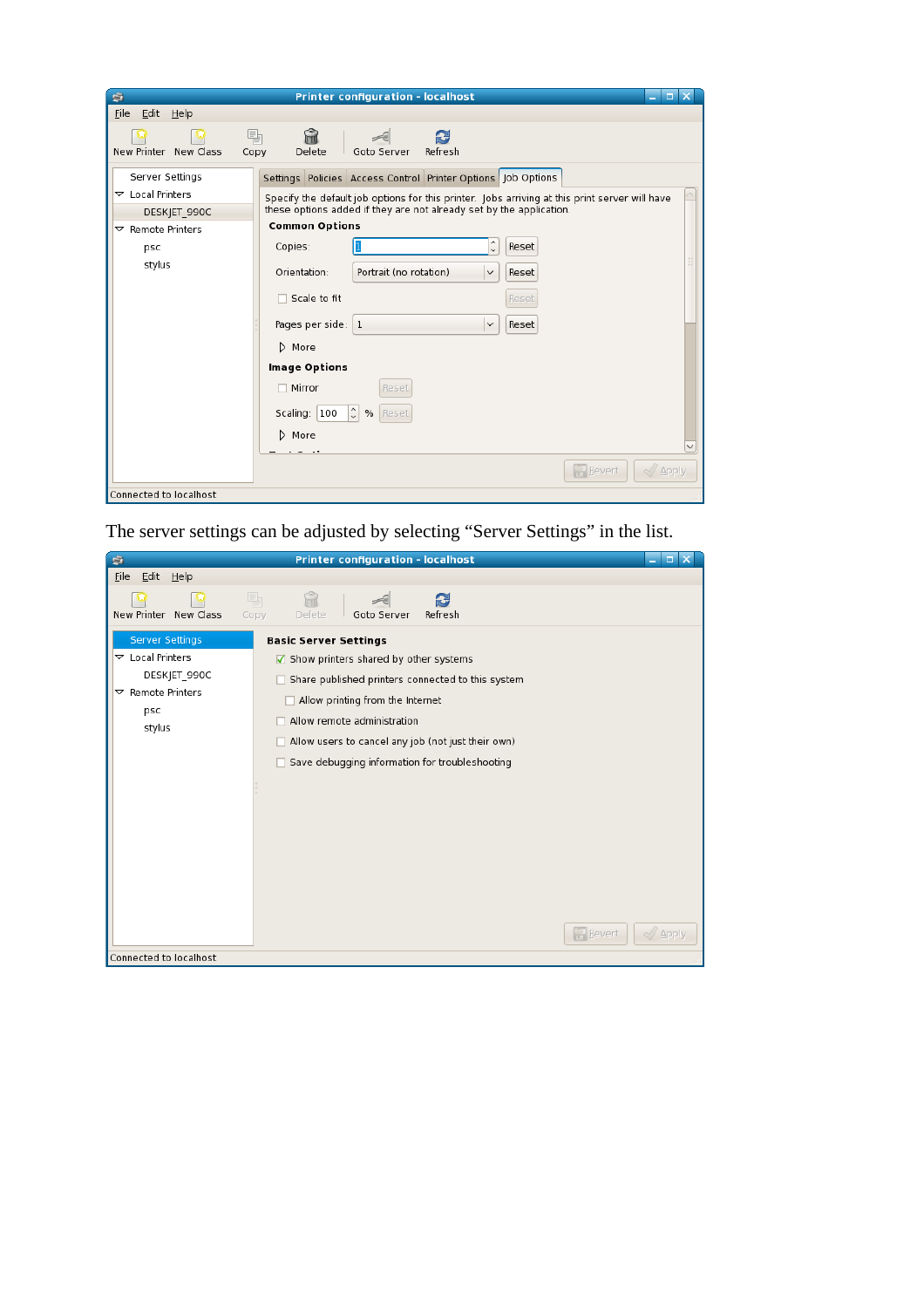For remote printers it is not so straight-forward. To add a new remote queue the administration tool must be started "manually" from the menu (*System* ▸ *Administration* ▸ *Printing* on Fedora). After clicking the New button a wizard is displayed showing the available printer devices and ports.

| <b>New Printer</b><br>\$<br>п<br>÷ |                                    |         |  |  |
|------------------------------------|------------------------------------|---------|--|--|
| <b>Select Connection</b>           | Description                        |         |  |  |
| Devices                            | A printer connected to a USB port. |         |  |  |
| HP DESKJET 990C USB #1             |                                    |         |  |  |
| LPT#1                              |                                    |         |  |  |
| Serial Port #1                     |                                    |         |  |  |
| Windows Printer via SAMBA          |                                    |         |  |  |
| AppSocket/HP JetDirect             |                                    |         |  |  |
| Internet Printing Protocol (ipp)   |                                    |         |  |  |
| LPD/LPR Host or Printer            |                                    |         |  |  |
| Other                              |                                    |         |  |  |
|                                    |                                    |         |  |  |
|                                    |                                    |         |  |  |
|                                    |                                    |         |  |  |
|                                    |                                    |         |  |  |
|                                    |                                    |         |  |  |
|                                    |                                    |         |  |  |
|                                    | <b>X</b> Cancel                    | Eorward |  |  |

To add an SMB printer, for instance, click on "Windows Printer via SAMBA". The Browse button allows the available SMB printers to be examined.

| 田                                                                                                                                | Printer configuration - localhost                                                                                                                                                                          | $\Box$ $\times$                |
|----------------------------------------------------------------------------------------------------------------------------------|------------------------------------------------------------------------------------------------------------------------------------------------------------------------------------------------------------|--------------------------------|
| Edit<br>Eile<br>$He$ lp                                                                                                          |                                                                                                                                                                                                            |                                |
| 晶<br>New Printer<br>$\Rightarrow$                                                                                                | 侖<br>a<br>⊿<br>$\Box$ $\times$<br><b>New Printer</b>                                                                                                                                                       |                                |
| <b>Select Connection</b><br>Server Se                                                                                            | <b>SMB Printer</b>                                                                                                                                                                                         |                                |
| Devices<br>$\triangledown$ Local Print                                                                                           | smb://<br>Browse                                                                                                                                                                                           |                                |
| HP DESKJET 990C USB #1<br><b>DESKJE</b>                                                                                          | smb://[workgroup/]server[:port]/printer                                                                                                                                                                    |                                |
| LPT#1<br>$\triangledown$ Remote Pr<br>Serial Port #1<br>psc                                                                      | <b>SMB Browser</b><br>$\blacksquare$<br>e.                                                                                                                                                                 |                                |
| Windows Printer via SAMB<br>stylus<br>AppSocket/HP JetDirect<br>Internet Printing Protocol (<br>LPD/LPR Host or Printer<br>Other | Comment<br>Share<br>$\checkmark$<br>$\triangledown$ MYGROUP<br>$\triangledown$ CYBERELK<br><b>HP PSC 2210</b><br>psc<br>stylus<br>Epson Stylus D78<br>$\bigoplus_{\Omega} K$<br><b>X</b> Cancel<br>Refresh | Change<br>Change<br>ke Default |
|                                                                                                                                  | <b>X</b> Cancel<br>$\rightarrow$ Eorward                                                                                                                                                                   | $\sqrt{2}$ Apply               |
| Connected to localhost                                                                                                           |                                                                                                                                                                                                            |                                |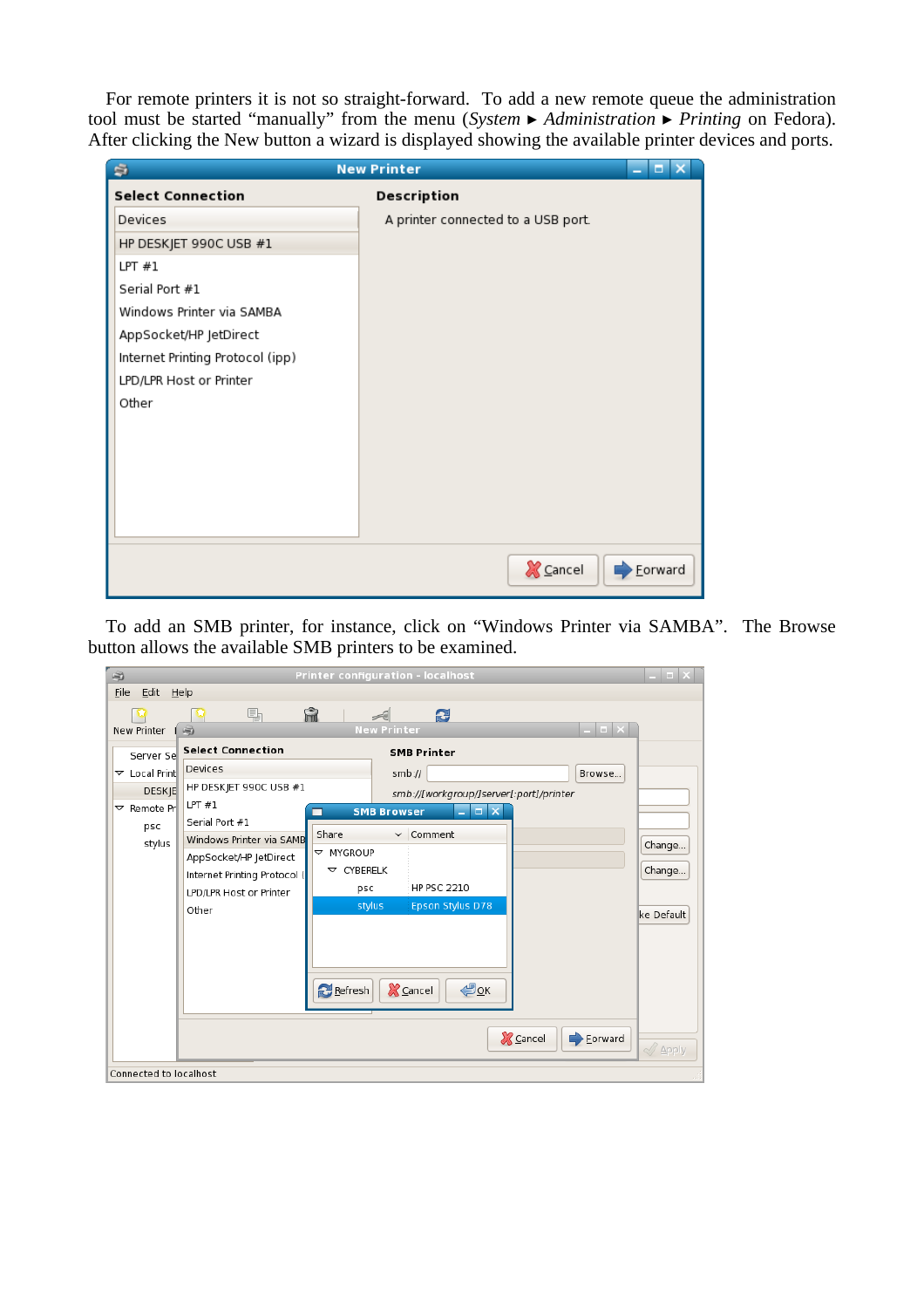The SMB share can be verified to check that the authentication details are correct and that the printer is accessible.

| 侖<br>晶<br>£<br>$\mathcal{A}$<br><b>New Printer</b><br>$\Box$ $\times$<br><b>New Printer</b><br>田<br><b>Select Connection</b><br><b>SMB Printer</b><br>Server Se<br>Devices<br>$\triangledown$ Local Print<br>smb:// MYGROUP/CYBERELK/stylus<br>Browse<br>HP DESKJET 990C USB #1<br><b>DESKIE</b><br>smb://[workgroup/]server[:port]/printer<br>LPT#1<br>$\triangledown$ Remote Pri<br>Authentication required<br>Serial Port #1<br>psc<br>tim<br>Username:<br>Windows Printer via SAMBA<br>stylus<br>Change<br>AppSocket/HP JetDirect<br>Password:<br><br>Change<br>Internet Printing Protocol (ipp)<br>Verify<br>LPD/LPR Host or Printer<br>$\overline{\mathsf{x}}$<br>Other<br>ke Default<br>Verified<br>This print share is accessible.<br>$\mathcal{D}_{\mathsf{QK}}$<br><b>X</b> Cancel<br>$\rightarrow$ Eorward | 兩<br>Eile<br>Edit | $He$ lp | Printer configuration - localhost | $\left  \right $ |
|-----------------------------------------------------------------------------------------------------------------------------------------------------------------------------------------------------------------------------------------------------------------------------------------------------------------------------------------------------------------------------------------------------------------------------------------------------------------------------------------------------------------------------------------------------------------------------------------------------------------------------------------------------------------------------------------------------------------------------------------------------------------------------------------------------------------------|-------------------|---------|-----------------------------------|------------------|
|                                                                                                                                                                                                                                                                                                                                                                                                                                                                                                                                                                                                                                                                                                                                                                                                                       |                   |         |                                   |                  |
|                                                                                                                                                                                                                                                                                                                                                                                                                                                                                                                                                                                                                                                                                                                                                                                                                       |                   |         |                                   | $\sqrt{2}$ Apply |

After clicking Forward, the printer manufacturer is selected. At this point there is the opportunity to provide a PPD file that was supplied with the printer.

| S | <b>New Printer</b><br>Е                                                                                                                                                                                                                                                                                                 |
|---|-------------------------------------------------------------------------------------------------------------------------------------------------------------------------------------------------------------------------------------------------------------------------------------------------------------------------|
|   | • Select Printer from Database                                                                                                                                                                                                                                                                                          |
|   | The foomatic printer database contains various manufacturer provided PostScript Printer<br>Description (PPD) files and also can generate PPD files for a large number of (non PostScript)<br>printers. But in general manufacturer provided PPD files provide better access to the specific<br>features of the printer. |
|   | Makes<br>$U \cup U$                                                                                                                                                                                                                                                                                                     |
|   | Designjet                                                                                                                                                                                                                                                                                                               |
|   | Dymo                                                                                                                                                                                                                                                                                                                    |
|   | Epson                                                                                                                                                                                                                                                                                                                   |
|   | Fujifilm                                                                                                                                                                                                                                                                                                                |
|   | Fujitsu                                                                                                                                                                                                                                                                                                                 |
|   | Provide PPD File<br>PostScript Printer Description (PPD) files can often found on the driver disk that comes with<br>the printer. For PostScript printers they are often part of the Windows® driver.<br>(None)                                                                                                         |
|   |                                                                                                                                                                                                                                                                                                                         |
|   | <b>X</b> Cancel<br>I Back<br>Forward                                                                                                                                                                                                                                                                                    |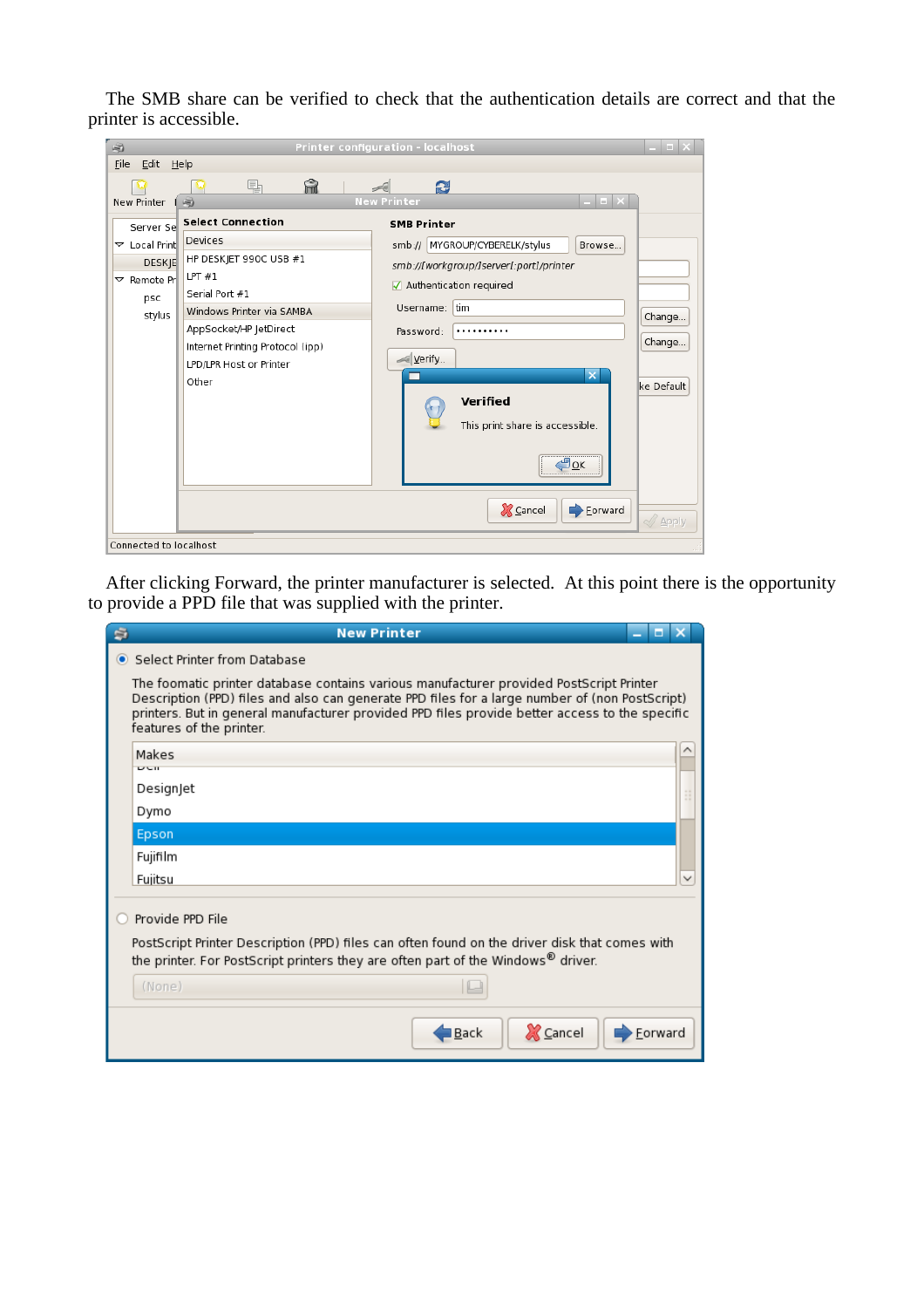The next page in the wizard allows the printer model to be selected.

| s                 | <b>New Printer</b><br>ы<br>÷                           |
|-------------------|--------------------------------------------------------|
| Models            | <b>Drivers</b>                                         |
| Stylus Color 640  | Epson Stylus Color 760 Foomatic/gutenprint-ijs-simplif |
| Stylus Color 660  | Epson Stylus Color 760 Foomatic/gutenprint-ijs.5.0     |
| Stylus Color 670  | Epson Stylus Color 760 Foomatic/stc740ih.upp           |
| Stylus Color 680  |                                                        |
| Stylus Color 740  |                                                        |
| Stylus Color 760  |                                                        |
| Stylus Color 777  |                                                        |
| Stylus Color 800  |                                                        |
| Stylus Color 850  |                                                        |
| Stylus Color 860  |                                                        |
| Stylus Color 880  |                                                        |
| Stylus Color 900  |                                                        |
| Stylus Color 980  |                                                        |
| Stylus Color 1160 |                                                        |
| Stylus Color 1500 | $\checkmark$<br>$\,<$<br>$\rightarrow$<br>111          |
|                   | <b>X</b> Cancel<br>Eorward<br>Back                     |

Finally, the new printer is given a name, as well as a description and location.

| <b>New Printer</b><br>Š<br>о<br>н                                                                             |
|---------------------------------------------------------------------------------------------------------------|
| <b>Printer Name</b>                                                                                           |
| May contain any printable characters except "/", "#", and space.<br>Name must be unique on the local machine! |
| Stylus_Color_760                                                                                              |
| Description (optional)                                                                                        |
| Human-readable description such as "HP LaserJet with Duplexer"                                                |
|                                                                                                               |
| Location (optional)                                                                                           |
| Human-readable location such as "Lab 1"                                                                       |
| localhost.localdomain                                                                                         |
|                                                                                                               |
|                                                                                                               |
|                                                                                                               |
|                                                                                                               |
|                                                                                                               |
|                                                                                                               |
| <b>X</b> Cancel<br>l <u>B</u> ack<br>Apply                                                                    |

# *The job management applet*

When a desktop session is started the job management applet gets launched. Initially it waits for D-Bus messages before loading GTK+. When it is time for action it loads GTK+ and displays a printer icon in the notification area. This printer icon is shown sensitive when the current user has current jobs in the queue, and insensitive otherwise.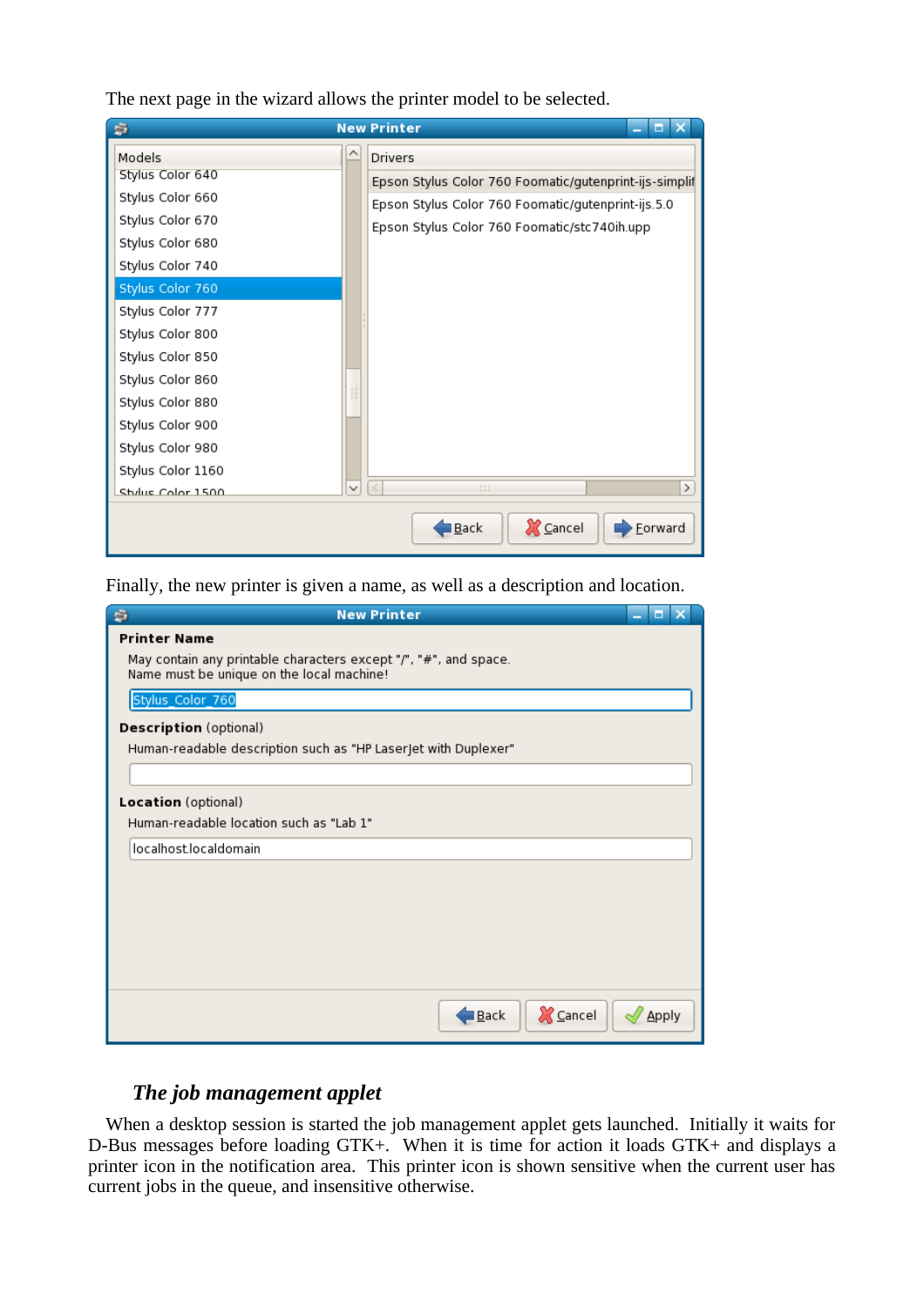There are two reasons for the icon appearing: either the user has submitted a print job, or the user is at the console and a USB printer has been connected. In this way those not wishing to be affected by anything to do with printers can be sure that the job management applet is not taking up too much in the way of resources.

CUPS provides D-Bus signals on the system bus for important events such as a job being submitted or completed. The applet relies on these signals entirely; it does not poll the server. It is therefore only useful for a local CUPS scheduler. When a D-Bus signal is received, the applet queries the job queue for active jobs owned by the current user; when there are such jobs, the icon is displayed:

|  | S Tim Fri Sep 14, 2:33 PM ( |  |
|--|-----------------------------|--|
|  | 1 document queued           |  |

Notification bubbles about printer problems that might affect the current user are attached to this icon.



Clicking on the icon displays the job queue:

|          | <b>Document print status</b> |                               | Е |
|----------|------------------------------|-------------------------------|---|
| View     |                              |                               |   |
| Document | Printer                      | Size Time submitted Status    |   |
|          | DESKJET 990C                 | 109k a minute ago Processing  |   |
|          | stylus                       | 109k 3 minutes ago Processing |   |
|          |                              |                               |   |

The current printer issues can be viewed by selecting a menu item. This corresponds with the "printer-state-reasons" IPP printer attribute for each printer.

|                                         | <b>Document print status</b><br>m |         |  |                               |              |  |  |
|-----------------------------------------|-----------------------------------|---------|--|-------------------------------|--------------|--|--|
| File                                    | View                              |         |  |                               |              |  |  |
| Job                                     | Refresh                           |         |  | Size Time submitted Status    |              |  |  |
| 2                                       | Show completed jobs               | ET_990C |  | i 109ki a minute ago          | : Processing |  |  |
|                                         | Show printer status               |         |  | 109k 5 minutes ago Processing |              |  |  |
| Printer 'DESKJET 990C' is out of paper. |                                   |         |  |                               |              |  |  |

| <b>Printer status</b> |                                                |  |  |  |
|-----------------------|------------------------------------------------|--|--|--|
| rinter                | Message                                        |  |  |  |
| stylus                | Printer 'stylus' may not be connected.         |  |  |  |
|                       | DESKJE Printer 'DESKJET_990C' is out of paper. |  |  |  |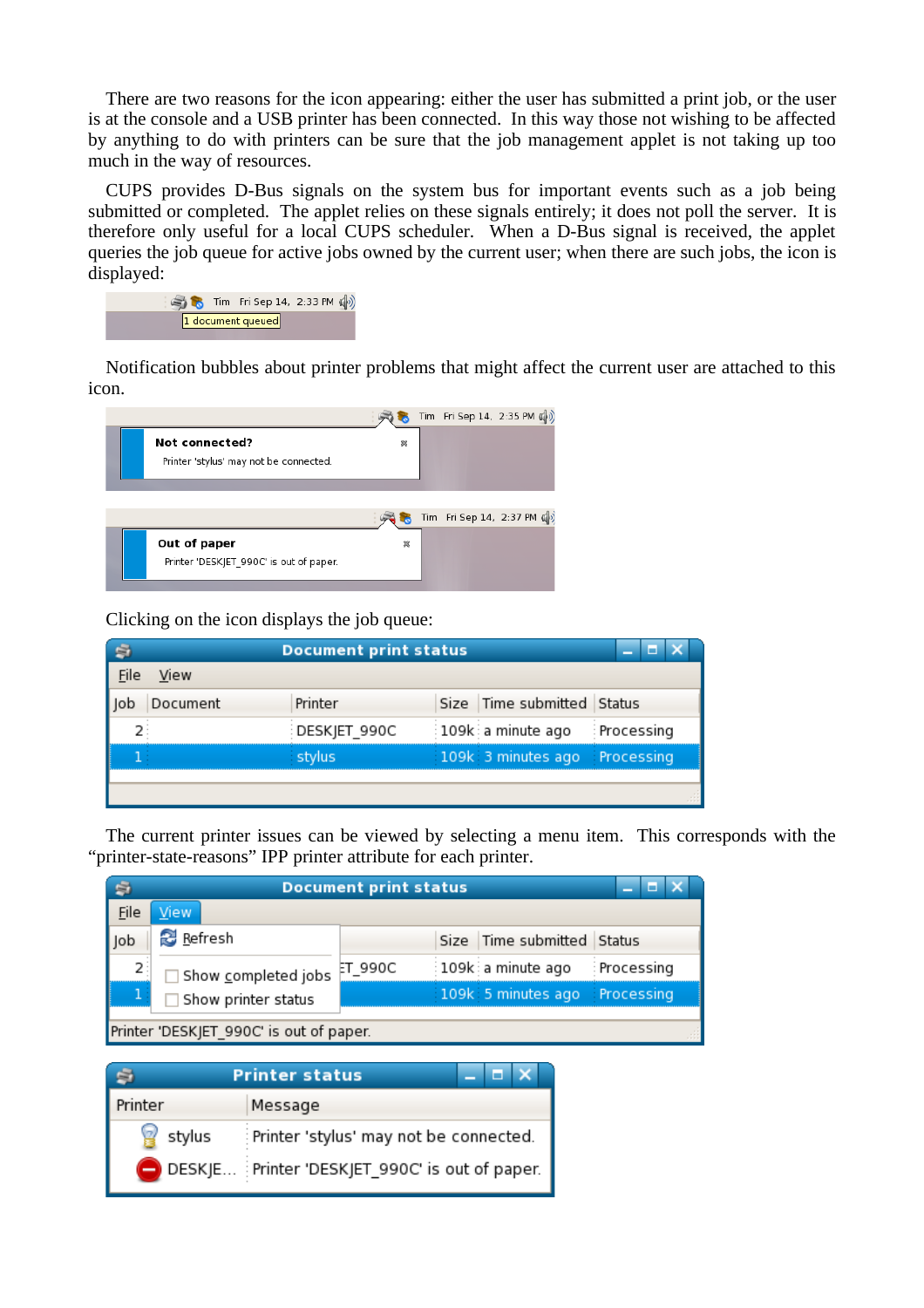Of course, job management is the main purpose of the application. The job context menu is pictured here:

| 白<br><b>Document print status</b><br>6  |                                           |  |  |  |  |
|-----------------------------------------|-------------------------------------------|--|--|--|--|
| File<br>View                            |                                           |  |  |  |  |
| Printer<br>Document<br>lob              | Size Time submitted Status                |  |  |  |  |
| 3 <sup>3</sup><br>DESKJET_990C          | : Pending<br>inute ago<br><b>X</b> Cancel |  |  |  |  |
| $2^{\frac{1}{2}}$<br>DESKJET 990C       | minutes ago Processing<br>OD Hold         |  |  |  |  |
| 1 :<br>: stylus                         | minutes ago : Processing<br>Release<br>D  |  |  |  |  |
| Printer 'DESKJET 990C' is out of paper. | Reprint                                   |  |  |  |  |

If the job management window is needed when the printer icon is not shown (for example, before a job has been printed), it can be launched from the menu (*Applications* ▸ *System Tools* ▸ *Manage Print Jobs* on Fedora).

## *Open issues and future directions*

The development of this application is active. Florian Festi (ffesti@redhat.com) wrote systemconfig-printer, while I (Tim Waugh) wrote the pycups CUPS bindings for it. I am the maintainer for pycups, system-config-printer, and hal-cups-utils, all of which are hosted in Subversion repositories at fedoraproject.org. Florian, myself, and Till Kamppeter have commit access to system-config-printer, and patches have been submitted by various contributors.

In recent months there have been many large improvements in the code base; however, the nature of software is that it is never finished. A selection of the issues to be addressed are described below.

- The user interface is quite "busy" at first glance. There are a lot of widgets in the window at once and this is not easy to take in when unfamiliar with how the application behaves. It could perhaps be an improvement to show icons representing printers rather than displaying a textual tree view. Getting user interfaces right is tricky. It may be that the icons would look nice but be harder to use than the current state of affairs.
- As the purpose of the application is CUPS administration, extra features in newer versions of CUPS means there is a certain amount of "catching-up" to be done at the moment. One case in point is the "auth-info-required" IPP printer attribute implemented in CUPS 1.3. As I understand it, this feature allows configuration for password-protected printers to have the security-sensitive details stored separately from the rest of the configuration. This is especially useful for SMB printers, where currently the password is contained in the device URI. There is currently no support for this attribute in system-config-printer, nor in pycups.
- Another CUPS 1.3 feature is the ability to fetch a named PPD (as distinct from a PPD in use for a queue). This is useful for the administration tool when it comes to displaying a useful interface to the user who is choosing a printer driver. The new libcups function has been bound in the most recent version of pycups, but a re-worked PPD selection screen in system-config-printer is still in progress.
- When CUPS 1.4 is ready there will be a facility for fetching job data files. This is interesting from the point of view of the job management applet. It raises the possibility of showing job thumbnails, among other things.
- Some work is still needed to make CUPS authentication work "nicely" for those using system-config-printer. In Fedora the application can be started as root (when the system password is supplied), but this is far from ideal. In Ubuntu it runs as the current user, and the first user added to the system is also granted membership of a special group "lpadmin", and the shipped CUPS configuration lets users in this group perform administration tasks.